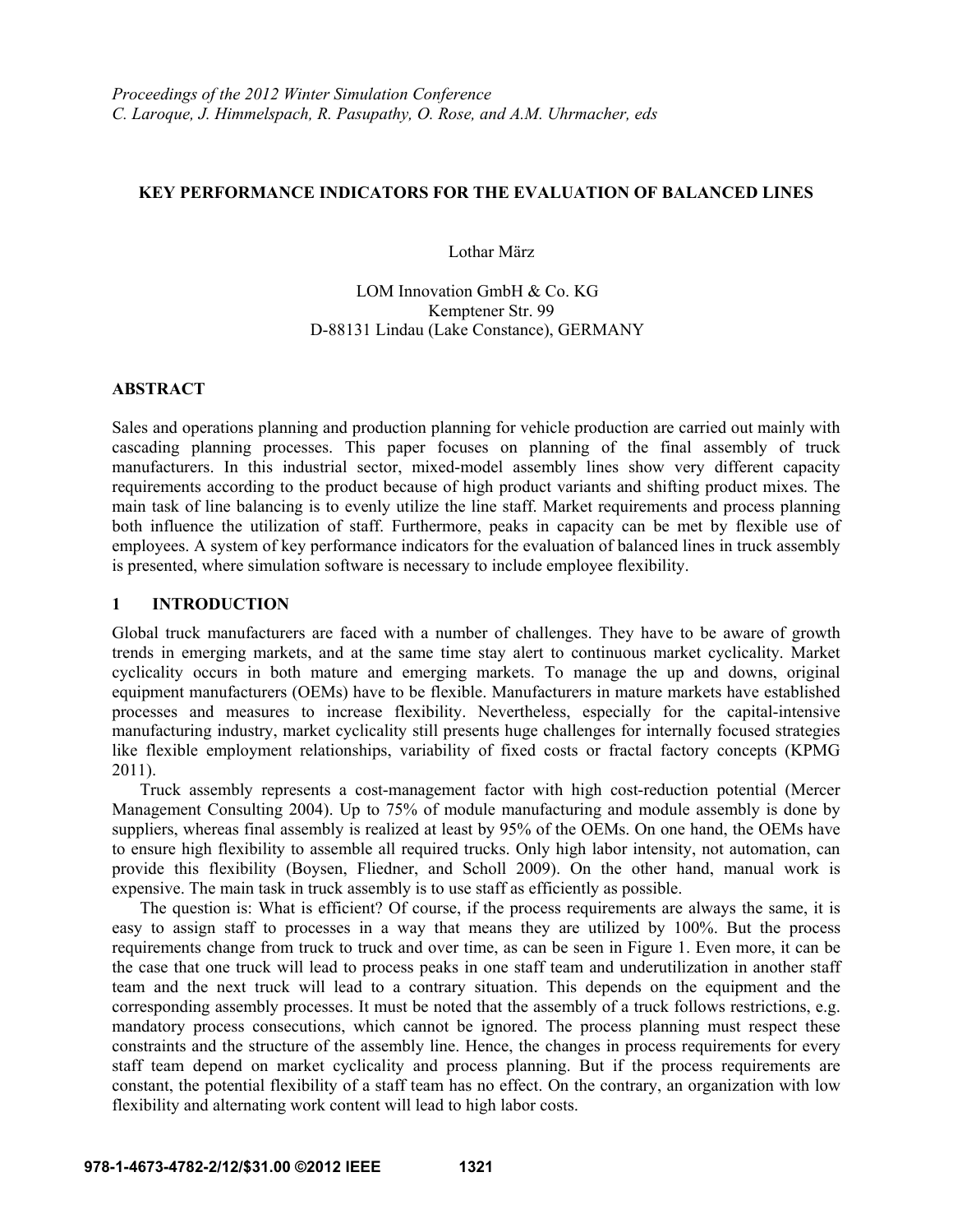

Figure 1: Workload distribution and changes over time.

To evaluate the flexibility of employees in a balanced line, we have to know how difficult the production program is and how well the process planning has worked. Therefore, key performance indicators are suggested for market requirements, process planning and staff flexibility. Assessment of staff flexibility must be simulated.

To understand the restrictions of assembly lines, typical organizational structures and the planning processes in automobile industry are presented. Then the need for simulation is reasoned. Finally, the key performance indicators and the assessment by simulation are presented.

# **2 PLANNING PROCESSES FOR SEQUENCED HIGH VARIETY PRODUCTION**

## **2.1 Planning Cascade**

Assembly lines are synchronized production lines where orders are planned in a sequence. Synchronized flow production is a flow-oriented production system where parts are moved by means of a transportation system through production stations arranged in sequence, in which the machining time is restricted by a cycle time (Kis 2004).

The principle of variant-rich series production in sequenced assembly lines is current practice in the automotive industry (Hu et al. 2011). Due to high wage and nonwage labor costs, available personnel must be carefully planned with respect to changing requirements on the assembly line in order to evenly utilize capacity (Bley et al. 2004). Hence, mixed-model assembly line production requires careful program and sequence planning. The key requirement is to distribute orders with different work content over the production program in such a way that overload and underutilization are avoided (Drexl and Kimms 2001; Boysen, Fliedner, and Scholl 2007; 2009).

The planning cascade of a synchronized production line is shown schematically in Figure 2. It becomes evident that production factors have to be taken into account in different aggregation depending on the planning horizon, starting from rough estimations and ending with the physical transformation process (manufacturing, assembly). An important task of planning is to fit the market requirements together with actual disposable production factors – in long- and mid-term planning the restrictive capacities for production are fixed. The boundaries of the production factors are expressed by contextrelated restrictions. From the beginning, charges and restrictions have to be adjusted to avoid severe conflicts like unsolvable bottlenecks or inefficient underutilization of production factors (Auer et al. 2011).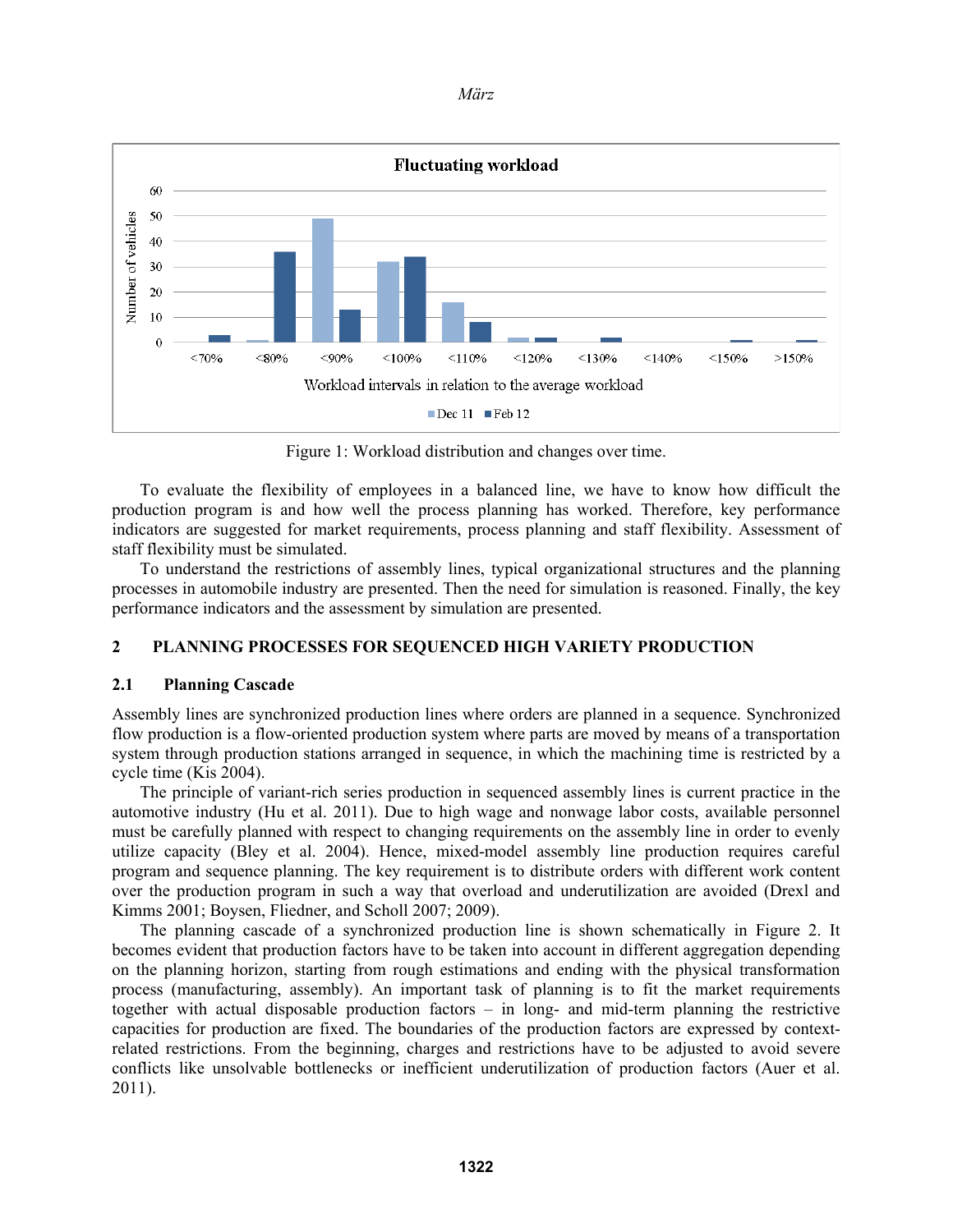The initial point of the planning cascade is the definition – which brands the company want to produce. Normally, the decisions are based on market analysis. The brand strategy will lead to annual and budget planning with sales forecast as a result. This planning is a rolling forecast in a period of up to 7–10 years.

In the next step, sales planning precises models by main criteria, like motorization, auto body, gear drive etc., and allocates possible production sites to models and production volumes. At this stage, the determination of a production site is governed by location-related costs and local conditions for existing or planned production sites and suppliers.

Sales prognosis, installation rates, and monthly production and sales quantities serve as input for production program planning. Restrictions which have to be taken into account are minimum line load resulting from the model mix problem (provision for the production factor resources), the capacity of plants with regard to annual working hours (workforce), technical solutions in the line (equipment) and potential bottlenecks on the supplier side (material).

To understand the production program planning, we have to explain the process planning, which determines the assignments of processes to staff teams. All leveling efforts depend on a given process planning configuration.



Figure 2: Planning tasks and interrelationships

### **2.2 Process Planning**

Process planning is illustrated with an example from the car assembly. Planning the assembly process is done by means of "time-path diagrams," depicting the physical path of a worker over time and chronologically measuring and evaluating each step. Based on the time requirements, each step can be assigned to a point of the assembly line and material withdrawal and the distances between material withdrawal and the assembly have to be bridged. Since the car-body moves with the cycle time, extra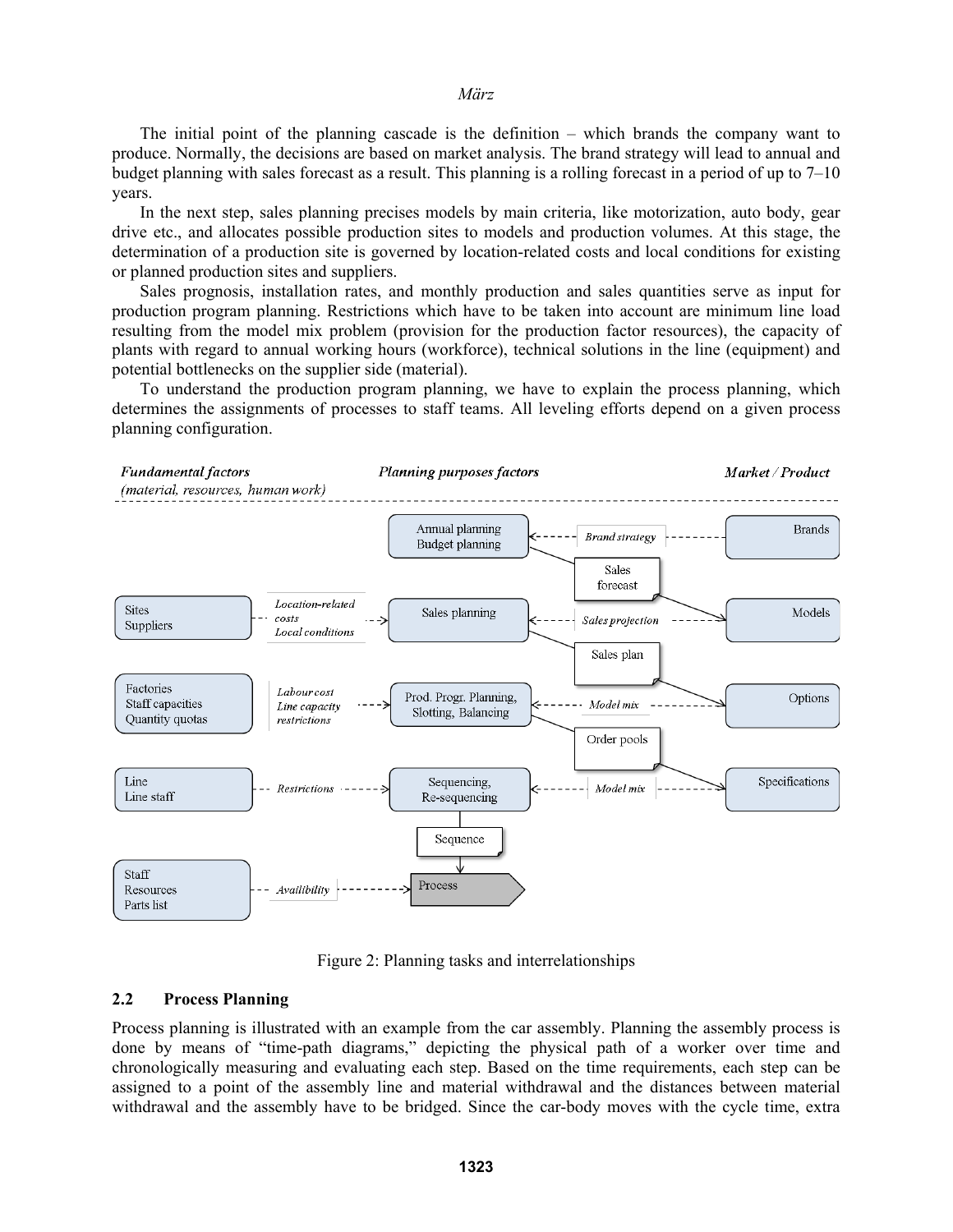stretches occur. The personnel periodically carry out similar assembly steps, necessitating that all steps at a station add up to fit within the cycle-time in order to allow cyclical processing (Mayrhofer, März, and Sihn 2011).

The number of process steps and the overall duration of the assembly process vary depending on the product variant. Due to those differences, overload can occur if variants with high time requirements are assembled successively. This is one of the typical cases necessitating production program leveling.

The single process steps can be assigned to an assembly operation as a whole, i.e., the process steps of material withdrawal, moving to assembly site, preparation of the assembly, catching hold of auxiliary materials, etc. are combined into one assignment (i.e. assembly of a rear-view mirror). Variants with different process times are represented as the same assignment, with accordingly adjusted assembly time and optional variants by means of distinct assembly operations. However, not every assignment has to be completed within a work cycle. Either the preceding and subsequent assignments are so short that overlong accomplishments can be performed without difficulty, or alternatively two or more workers (i.e., *n*) are deployed to work overlapping on every second or *n*th vehicle to be assembled.

An additional opportunity is the deployment of jumpers (reserve pool men) in case of an overload. Such jumpers can be used for various reasons and in different capacity demand scenarios, such as:

- 1. Assignment of a jumper to balance the process time at a station if there is the threat of a capacity overload.
- 2. Using jumpers for orders with high capacity demand that follow the order through part or all of the line.
- 3. Drawing on jumpers for tasks requiring specific skills that only occur rarely (technology-caused use of jumpers).
- 4. Jumpers as a replacement for absentees.

The first two scenarios of jumper application use the free capacities of the jumper at the point of occurrence. The latter two functions are not intended to support the sequence planning with a (short-term operative) capacity increase. Hence, those two options are not considered in the model, but they are considered as input parameters (no. of jumpers). The personnel assignment scenarios considered in the model are shown in Figure 3.



Figure 3: Scenarios of personnel assignment with regard to the stations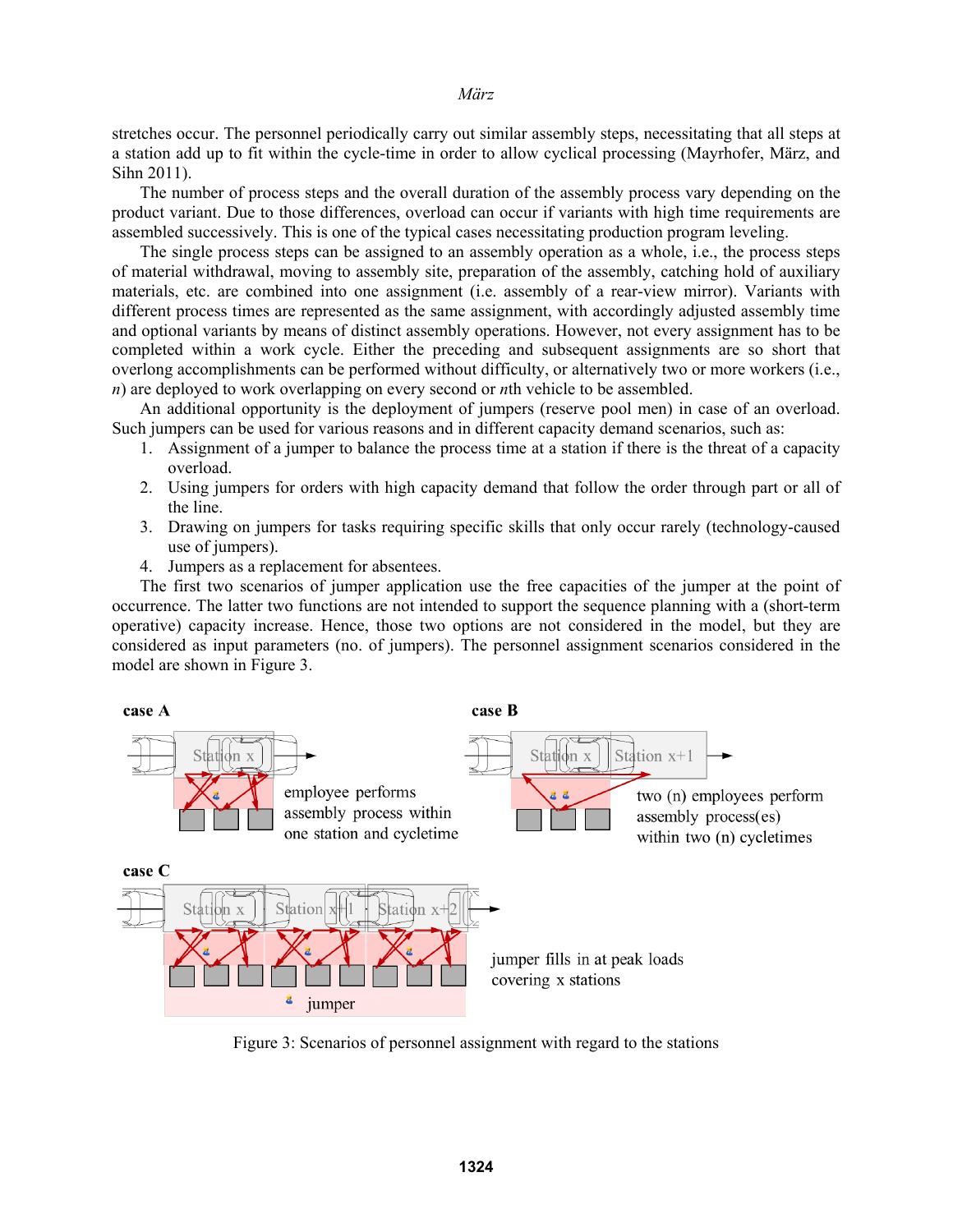### **2.3 Slotting, Balancing and Sequencing**

Production program planning is usually continuous. The allocation of orders to week or day periods or to shifts is called slotting. In this planning step the production program is split up into daily or weekly order pools. At this point planned or real customer orders have usually been placed. Sometimes, orders within the daily or weekly order pools are not fully specified dummy orders. Their specification level includes only items such as engine type or number of axles for truck assemblies. If a real order is placed by a customer, an eligible dummy order is replaced and hence will turn into a fully specified customer order (März et al. 2010).

Cyclical planning may require slotting until the sequence is fixed, which has a smoothing effect on material and capacitive dependent criteria. Under consideration of more detailed limits, single orders can be moved to other production periods; such leveling shifts are called balancing. The determination of a sequence assigns a defined production position to every order of the stock (also called pool) and hence is also called sequencing. Any later changes in the sequence lead to higher expenses, because the availability of components cannot be guaranteed. The whole workflow of slotting, balancing, sequencing, and re-sequencing is shown in Figure 4.



Start of assembly

Figure 4: Planning process of sequenced production lines

The implementation method and sequencing goals can differ, leading to three different classes of optimization model: level scheduling, mixed-model scheduling and car sequencing. Level scheduling is derived from the Toyota production system (Monden, 1993) and targets a level demand for materials in the production sequence (Boysen 2005). Mixed-model sequencing aims at avoiding resource capacity overloads of the flow system, which are minimized by detailed timing of the variants regarding their specific process duration at every station, defining the length of the station and cycle time (Wester and Kilbridge 1964; Bard, Shtub, and Joshi 1994; Tsai 1995; Scholl, Klein, and Domschke 1998). Car sequencing tries to avoid these detailed entries by prohibiting partial sequences with capacity overload via  $H_0:N_0$  sequence rules. A sequence rule of 1:3 relating to the sunroof option states that of three back-to-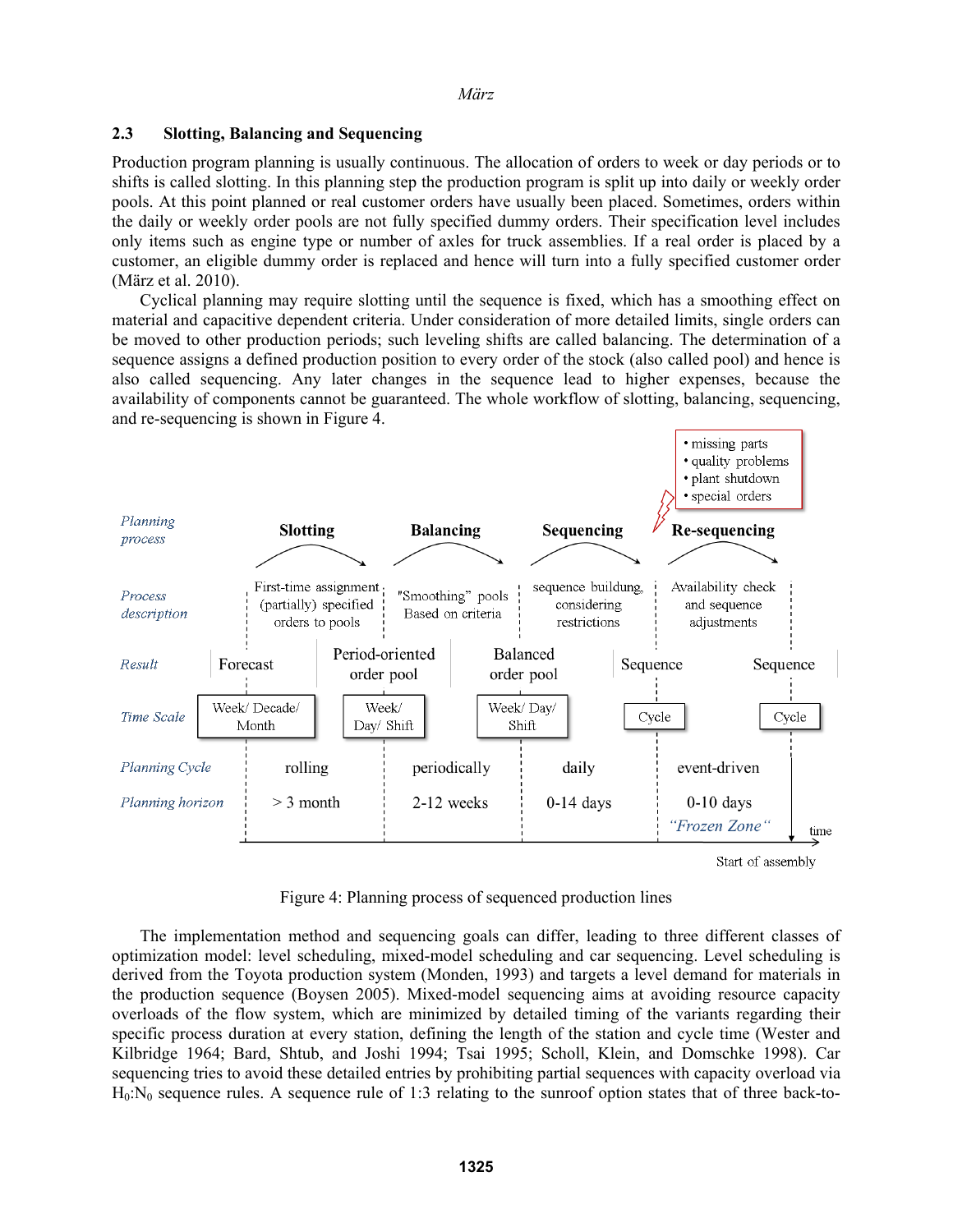back components, only one can have the sunroof option. Otherwise capacity overload occurs. Solution techniques for car sequencing can be found in Drexl and Kimms (2001), Drexl, Kimms, and Matthießen (2006), Gravel, Gagné, and Price (2006), and Fliedner and Boysen (2008). Most European manufacturers use car sequencing to avoid the complex data acquisition needed for mixed-model sequencing.

### **2.4 The Need for Simulation**

Present sequence planning systems are able to accommodate planning objectives, more or less, by means of sequencing rules that stem from a multitude of vehicle criteria. Yet sequencing does not always prevent dynamic load peaks at certain stations, since sequencing rules are not created from a forecast but are based on experiences from the line. Once an excessive peak load as a result of the sequence of vehicle types and/or configuration reaches a team, this specific overload can be avoided in the future by defining a rule that will prevent this specific scenario causing an overload (Solnon et al. 2008). A variety of possible vehicle configurations can result in an overload and it is likely impossible to find a solution without any overload in acceptable computation time (Kis 2004). In addition, increased processing time requirements which become apparent in the course of sequences built in the future are not detected. Reasons for this are rare vehicle sequences or shifts in the proportion of certain product types or configuration variants.

Hence, a preview of processing time requirements per cycle and team is of high value. A forecast of the impact on employee workload requires variables representing additional degrees of freedom stemming from the organization of labor within each team (i.e., negative or positive drift). Organizational measures such as "roll-over teams," with different characteristics regarding the execution of assembly tasks in comparison to station-bound teams, should be part of the analysis. Further, the extent of the individual processes that form a task affects the cycle of the line.

It is daily practice that process time requirements exceed the capacity of the teams. The simulation is aimed at accurately forecasting process time requirements and resulting workloads of the assembly. This is the foundation of exact personal assignment planning and especially alerts the planner if provisions with respect to wo/manpower (i.e., making use of a jumper) are necessary. Hence, demand for assembly personnel is known even before assembly starts. Necessary measures can be taken to fulfill those capacity requirements. A simulation application is geared to personnel assignment planning in daily operations (shift) as well as in medium-term (weekly preview) and strategic planning.

With the use of simulation, transparency in the analysis and evaluation of planning data increases. But to be able to value the flexibility and the potential of the simulation-based forecast, key performance indicators are necessary, which will help to judge how difficult the production program is. For the assessment of balancing concepts it is necessary to consider the different influences at the different planning levels which were explained in more detail above.

#### **3 KEY PERFORMANCE INDICATORS**

#### **3.1 Market Indicators**

The key performance indicator for assessment of market requirements represents the vehicle program to be made within the chosen period concerning the workloads for the whole assembly line. The average workload is of interest to be able to judge changes of capacity requirements. However, the variance is the main trigger for loss of productiveness in the line and, hence, is to be confronted with the following key performance indicators of process planning and the employee's flexibility. Table 1 gives an overview of the developed key performance indicators for the assessment of production lines.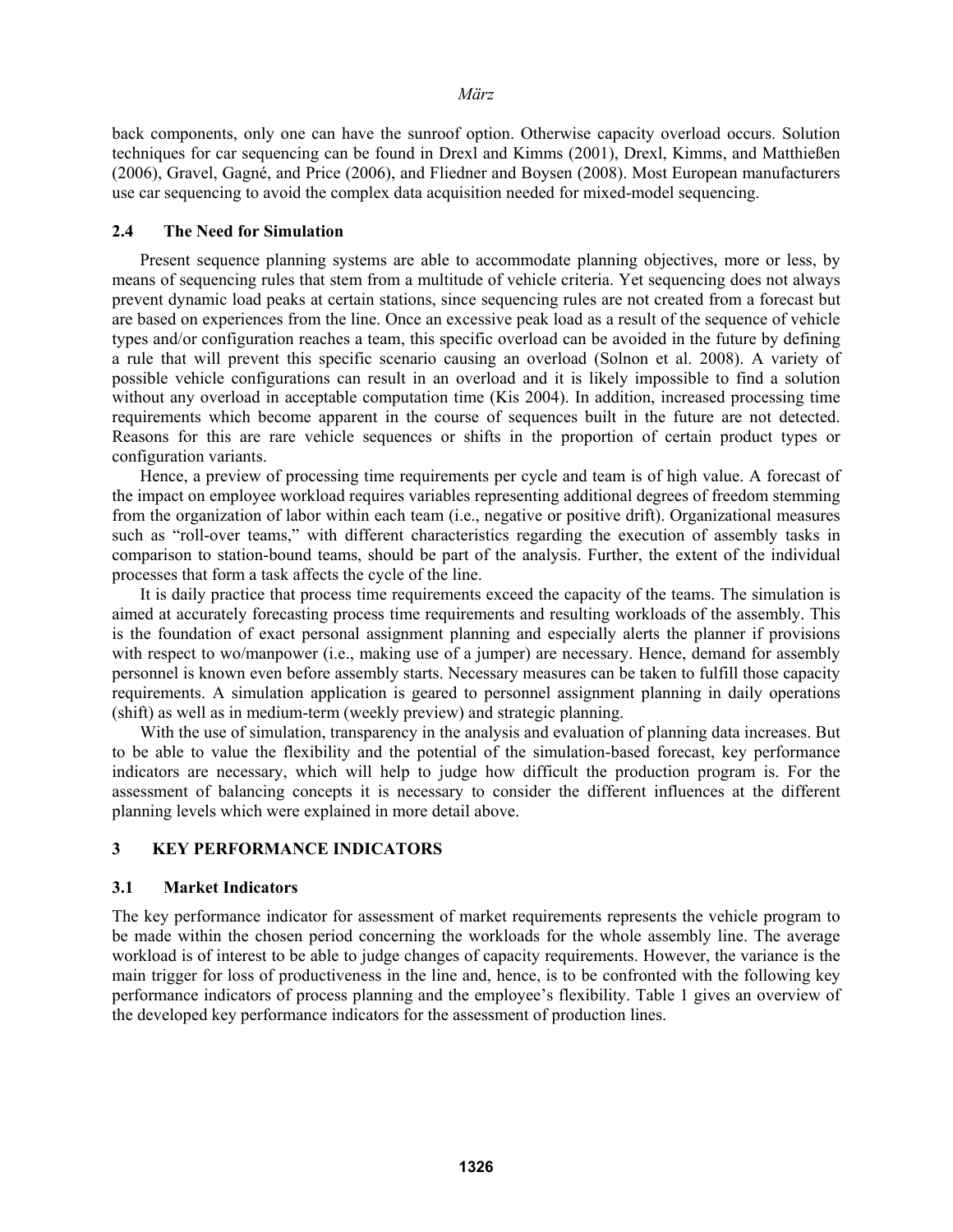| Key performance indicators of balanced lines                        |             |                                       |                                                                                                             |
|---------------------------------------------------------------------|-------------|---------------------------------------|-------------------------------------------------------------------------------------------------------------|
| Indicator                                                           |             | Identifier                            | Description                                                                                                 |
| Market requirements (range of vehicles)<br>Reference figure: period |             |                                       |                                                                                                             |
| 1                                                                   | a           | Average of order content              | Average of the sum of all process times (order content) over<br>all vehicles in a period in the line        |
|                                                                     | b           | Variance of order content             | Mean square deviation of order content (indicator 1a) of all<br>vehicles in a period                        |
| <b>Process planning</b><br>Reference figure: period, staff teams    |             |                                       |                                                                                                             |
| 2                                                                   | a           | Average utilization of staff<br>teams | Averaged weighted (number of team members) percentage<br>of process requirements to staff team capacity     |
|                                                                     | b           | Variant spreading                     | Mean square weighted deviation of process requirements to<br>the average of process requirements            |
| 3                                                                   | a           | Average process time                  | Average over all processes                                                                                  |
|                                                                     | $\mathbf b$ | Process variance                      | Mean square deviation of process times to the average of<br>process times (indicator 3a)                    |
| <b>Flexibility of staff</b>                                         |             |                                       |                                                                                                             |
| Reference figure: sequence (of the period), staff teams, jumper     |             |                                       |                                                                                                             |
| $\overline{4}$                                                      | a           | Average utilization of staff<br>teams | Result of the simulation of the sequence under consideration<br>of the dynamic interdependencies            |
|                                                                     | b           | Jumper quota                          | Utilization times of jumper in relation to the capacity of the<br>staff team on which the jumper helped out |
|                                                                     | $\mathbf c$ | Degree of flexibility                 | Quotient of the sum of rework and predraw times from<br>simulation to the capacities of the staff teams     |
|                                                                     | d           | Potential of flexibility              | Quotient of the sum of rework and predraw maximum<br>planning times to the capacities of the staff teams    |

# Table 1: Key performance indicators of balanced lines

## **3.2 Process Planning Indicators**

The subdivision and allocation of the single assembly steps is done by process planning. Evaluation of the key performance indicators of the capacity requirements in the vehicle programme is done at lower organizational levels, such as stations or staff teams. In Figure 5 the variant spreading of workload is shown for a staff team over a period of more than a thousand trucks. By analogy with the market indicators, the average and the variance of utilization of staff teams are of interest here. The possibilities of drifting or the use of jumpers are not taken into account here.

In addition, the granularity of the single assembly process times and their variance is looked at. These indicators offer a notion of the limits to finding good balancing concepts of the assembly line. The smaller the processes are in proportion to the cycle time, the easier it is for them to be assigned to staff teams with free capacity.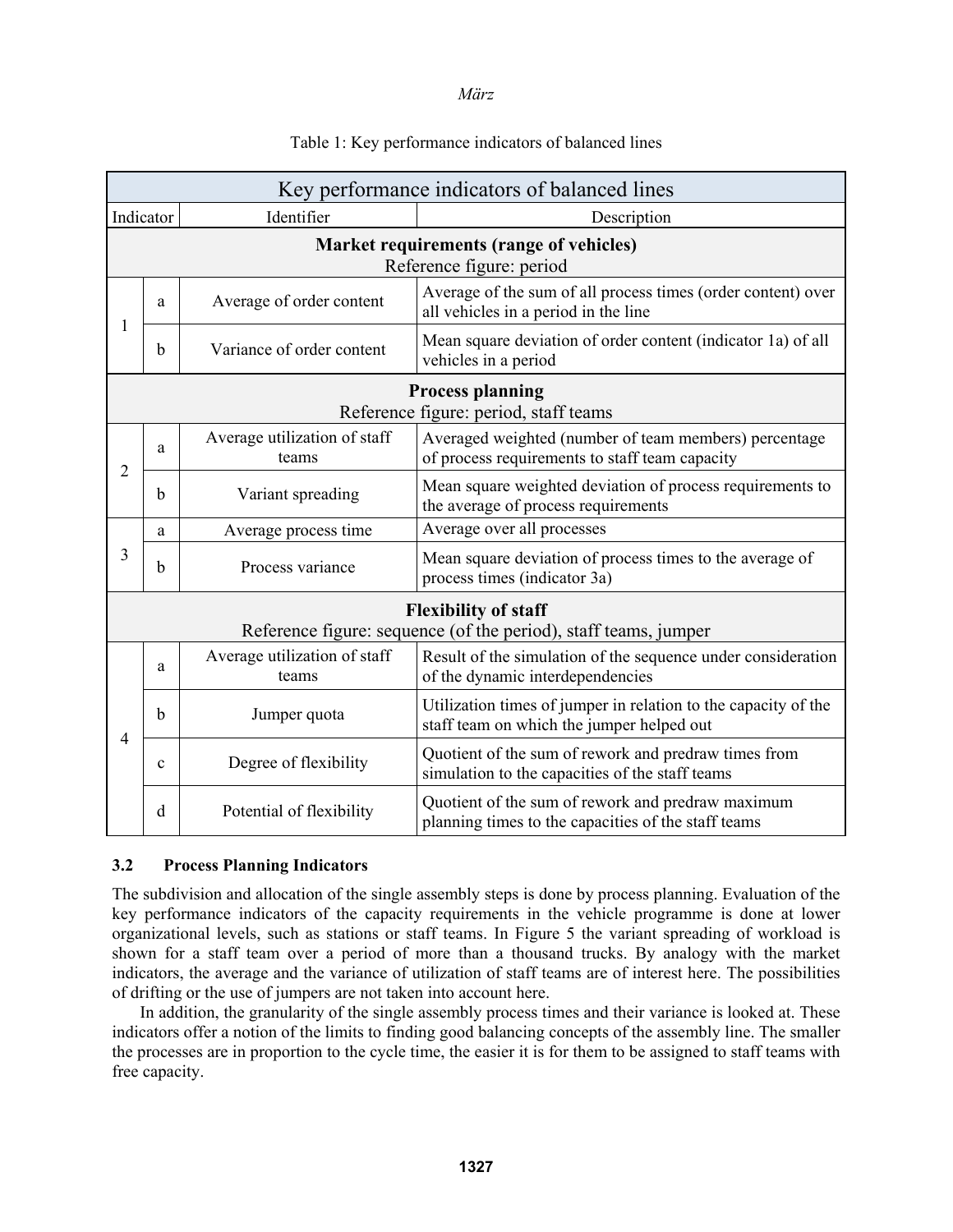



Figure 5: Variant spreading of workload of a staff team

# **3.3 Employees' Flexibility Indicators**

The shown key performance indicators can be obtained from the available enterprise resource planning systems. To analyse the employee's flexibility a simulation is necessary because of the huge number of data to be processed and the mutual dependencies. The main focus is still utilization of the core staff, but this time drift behaviour will be taken into account. In this way, ascertained key performance indicators can reflect the circumstances in the line in a more realistic way.

In addition, the need for jumpers must be valued, because this is often necessary to cover capacity "hot spots." Due to the higher qualification of the jumper, add-on costs and productiveness losses from longer travel times occur. Moreover, the key performance indicators allow analysis of the drift behavior of the staff teams and the portion of predraw and rework is compared with the utilization and confronted, in addition, with the given drift possibilities. The latter can deliver clues about adaptation of the production structure or changes in the organization of the employees, so that, e.g., fewer mutual impediments take place. Figure 6 shows process time requirements and the utilization of a team per cycle.

Each cycle is assigned to a vehicle; the required process time represents the assigned work content which results for the current vehicle in a cycle. One set of bars visualizes the work content in relation to the capacity of the team. Another set of bars shows the utilization of the team in the cycle for the vehicle. Work content can exceed the 100% level of staff capacity. In this case, the additional work is visualized as follows:

- negative drift of the team (predraw)
- negative drift of the jumper group
- use of the jumper group in the cycle
- positive drift of the team (rework)
- positive drift of the jumper group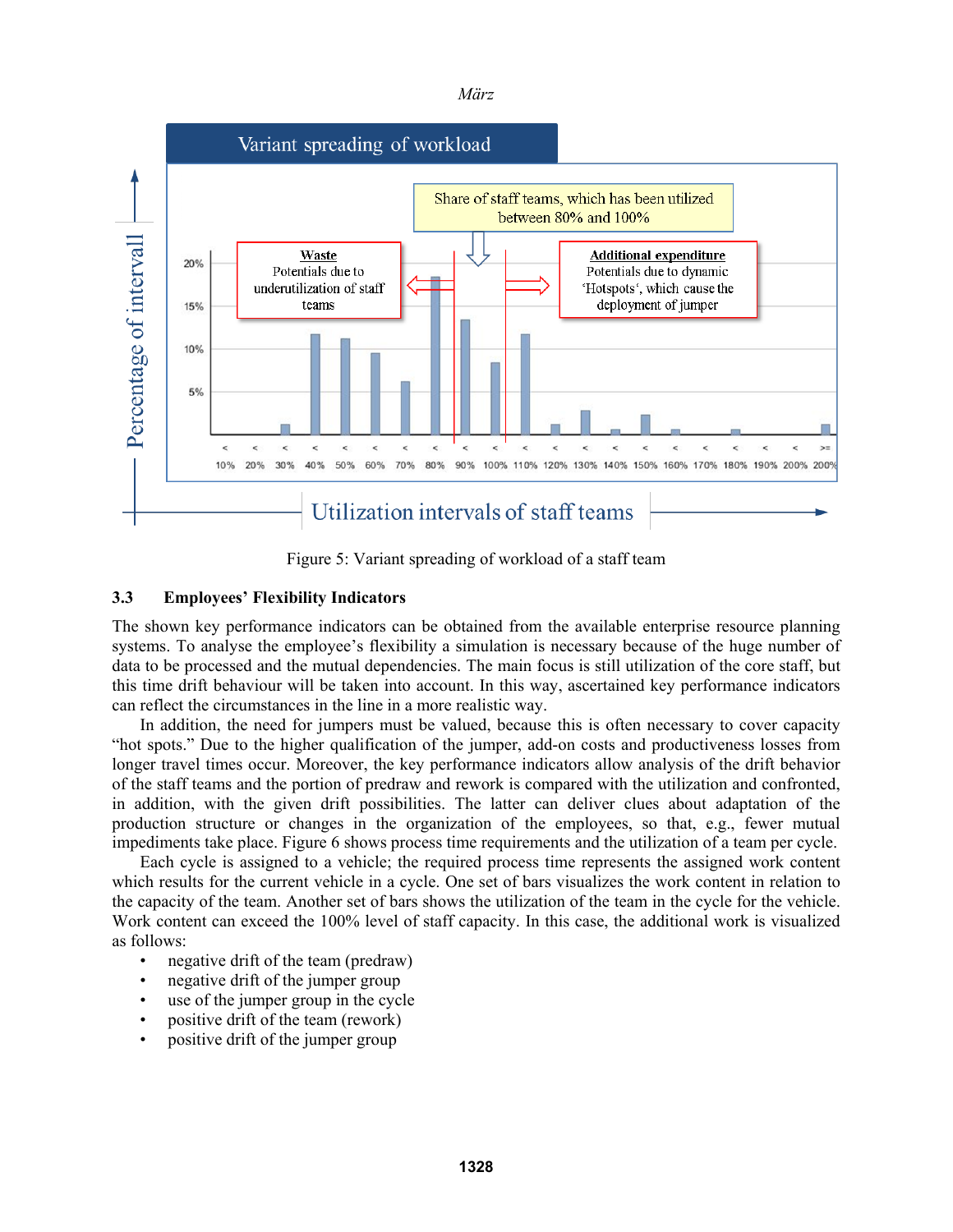



Figure 6: Staff team utilization over cycles

## **4 CONCLUSION**

Many different measures are available to control the cyclicality of changing workloads in truck assembly. Besides sequencing orders, it can be achieved in the medium and long term by an adaptation of process planning and in the short term by the flexible use of staff teams. To assess the possibilities for optimizing balancing, a system of key performance indicators were presented. With the help of simulation, mutual dependencies between assignment of processes, the sequence and the flexible use of staff teams can be evaluated. The next research activities will focus on the correlation between different levels of market requirements, process planning, and staff flexibility. Therefore, the key performance indicators will be recorded continuously and more insights will be gained from simulation by applying alternative configurations in process and workforce planning. The different levels of the key performance indicator system cannot be evaluated detached from each other, because they have mutual influence. High flexibility of staff teams cannot be efficient if the process planning does not make use of it. Hence, the forthcoming research activities aim to link these different key performance indicators. The objective is to develop a methodology through which to find the best configuration to deal with the cyclicality of workloads.

## **REFERENCES**

- Auer, S., L. März, H. Tutsch, W. Sihn. 2011. "Classification of Interdependent Planning Restrictions and their Various Impacts on Long-, Mid- and Short Term Planning of High Variety Production." In *New Worlds of Manufacturing. 44th CIRP International Conference on Manufacturing Systems 2011,*  edited by N. A. Duffie, Madison, Wisconsin: Omnipress.
- Bard, J.F., A. Shtub, and S.B. Joshi. 1994. "Sequencing Mixed-Model Assembly Lines to Level Parts Usage and Minimize Line Length." *International Journal of Production Research 32*: 2431–54.
- Bley, H., G. Reinhart, G. Seliger, M. Bernadi, and T. Korne. 2004. "Appropriate Human Involvement in Assembly and Disassembly." *Annals of the CIRP 53/2*: 487–509.
- Boysen, N. 2005. "Reihenfolgeplanung bei Variantenfließfertigung: Ein integrativer Ansatz." *Zeitschrift für Betriebswirtschaft 75*: 135-156.
- Boysen, N., M. Fliedner, and A. Scholl. 2007. "A Classification of Assembly Line Balancing Problems." *European Journal of Operational Research 183*: 674–93.